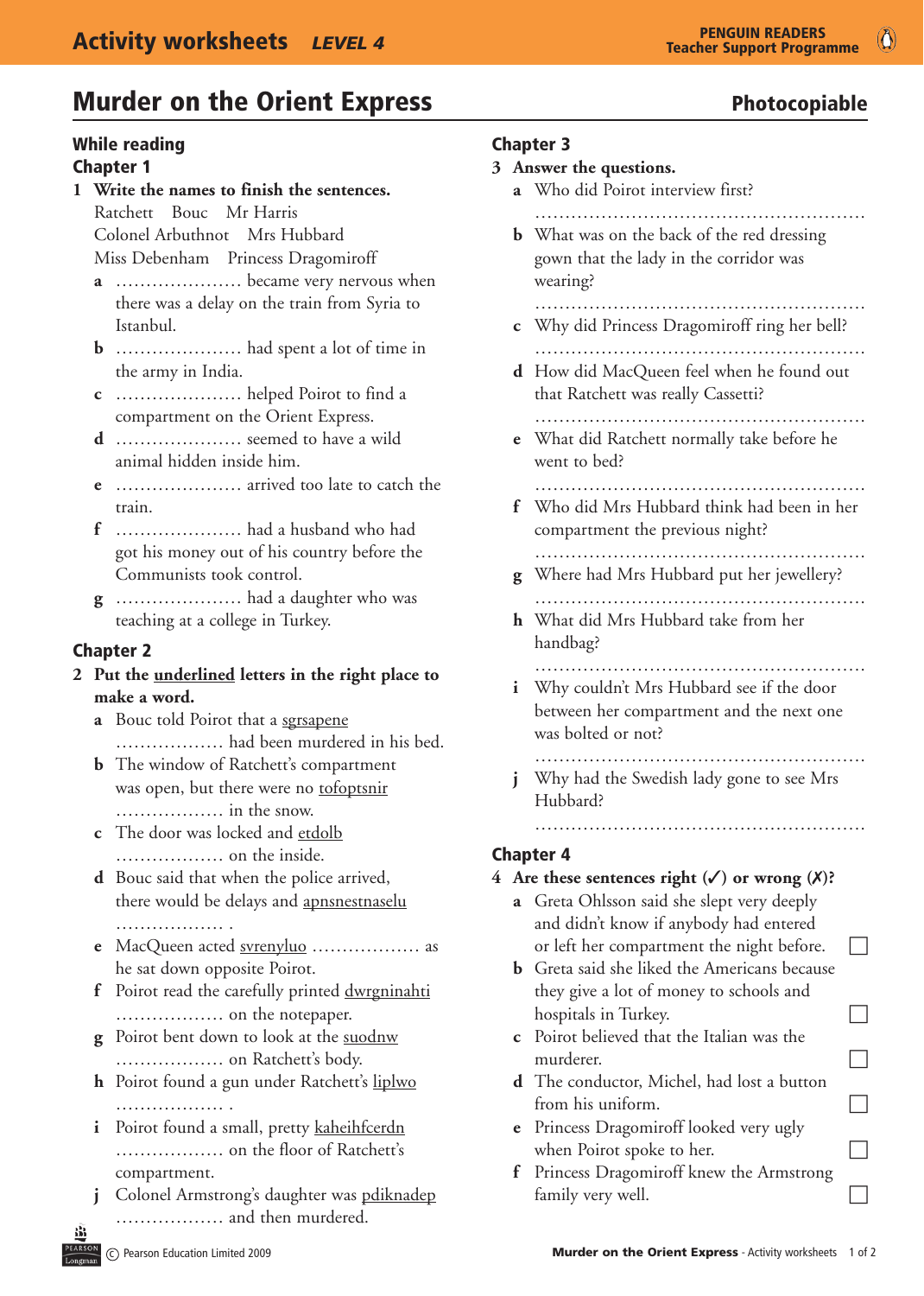$\bullet$ 

## Murder on the Orient Express

### Book key

- **1** Open answers
- **2** Open answers (in the 1930s)
- **3** Open answers (clues, evidence, a train)
- **4** Open answers
- **5 a** 5 **b** 6 **c** 1 **d**  8 **e** 4 **f** 2 **g** 3 **h** 7
- **6 a** T
	- **b** F (It is usually easy in the winter.)
	- **c** T
	- **d** T
	- **e** F (Ratchett wants Poirot to protect him, but Poirot refuses.)
	- **f** F (The train stops because there is thick snow on the line.)
- **7–8** Open answers
- **9 a** Bouc **b** letters **c** MacQueen **d** dead **e** kidnapped
- 10 an open window, an empty glass, a handkerchief, a burnt note, a pocket watch, a gun, a pipe cleaner, a used match
- **11–14** Open answers
- **15 a** twenty to one **b**  one o'clock **c** two o'clock **d** twenty past twelve **e** nine o'clock
	- **f** four o'clock in the morning **g** half past ten
- 16 **a** MacQueen left it unbolted after getting out of the train at Vincovci.
	- **b** He shares a compartment with Masterman.
	- **c** The Swedish lady visited Mrs Hubbard's compartment because she wanted one.
	- **d** Mrs Hubbard found one on top of a magazine that she had put on the floor the night before. The button is from a conductor's uniform.
	- **e** A woman in a red dressing gown was seen in the corridor during the night, but no one saw her face.
- 17 Open answers
- 18 Open answers
	- (**a**  Princess Dragomiroff
	- **b** Colonel Arbuthnot
	- **c** the Hungarian diplomat, Count Andrenyi)
- **19 a** Greta Ohlsson
	- **b** Princess Dragomiroff
	- **c** Princess Dragomiroff
	- **d** Countess Andrenyi
	- **e** Countess Andrenyi
	- **f** Colonel Arbuthnot
- 20 **a** Colonel Arbuthnot is talking about Robert Armstrong.
	- **b** Princess Dragomiroff is talking about Linda Arden's younger daughter.
	- **c** M. Bouc is talking about the Italian man who shares a compartment with Masterman.
	- **d** Count Andrenyi is talking about his wife.
- **21–22** Open answers
- 23 **a** F (He is a private detective.)
	- **b** F (Hildegarde Schmidt saw a small, dark man in the corridor.)
	- **c** T
	- **d** F (We learn nothing new from her.)
	- **e** F (A conductor almost ran into Hildegarde Schmidt, but it wasn't Michel.)
- **24 a** Foscarelli's
	- **b** Hardman's
	- **c** Hildegarde Schmidt's
- **25–27** Open answers
- **28 a** 4 **b** 1 **c** 2 **d** 5 **e** 6 **f**  3
- 29 **a** the small, dark man with a high voice
	- **b** the knife that Mrs Hubbard found in her sponge bag
	- **c** Countess Andrenyi
	- **d** the conductor's uniform found in Hildegarde Schmidt's suitcase
	- **e** Mrs Hubbard
	- **f** Miss Debenham
- **30–33** Open answers
- **34 a** Countess Andrenyi
	- **b** Count Andrenyi
	- **c** Princess Dragomiroff
- **35–38** Open answers
- **39 a** Miss Debenham was Helena's governess.
	- **b** Foscarelli was the Armstrongs' driver.
	- **c** Greta Ohlsson was Daisy's nurse.
	- **d** Michel is Susanne's father.
	- **e** Colonel Arbuthnot was Robert Armstrong's friend.
	- **f** Mrs Hubbard is Sonia and Helena's mother.
- **40–52** Open answers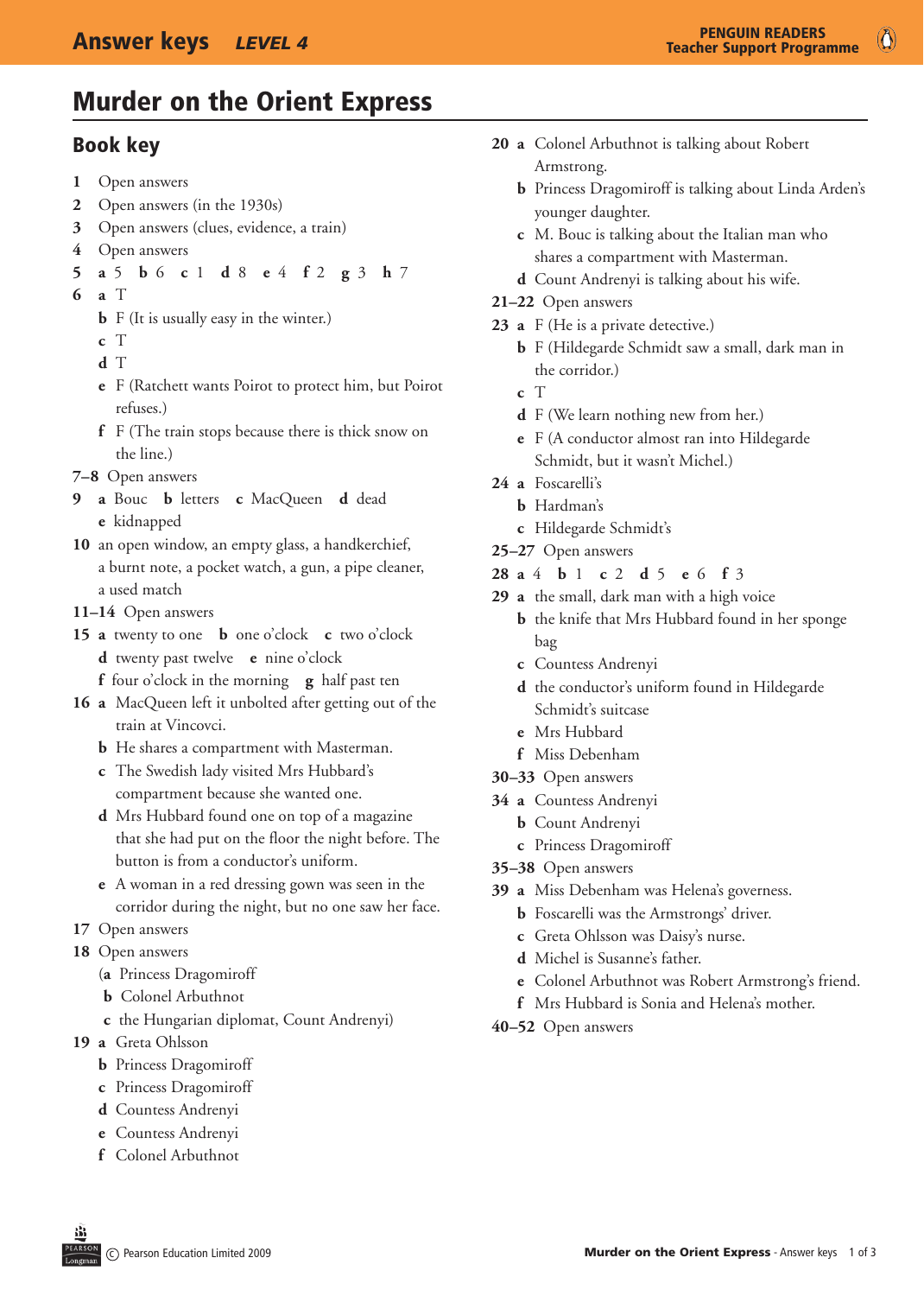## Murder on the Orient Express

### Discussion activities key

- **1** The Orient Express first ran in 1883 from Paris to Vienna. The train was very luxurious with many sleeping carriages and it is often associated with romance. The restaurant carriage is of a very high standard and offered a variety of food. The current service only runs from Strasbourg to Vienna, although a private company now runs restored carriages from the 1920s and 1930s from London to Venice. This is clearly aimed at leisure travellers, with tickets costing more than £1,200 per person. Among others, the Orient Express is featured in the books *Dracula* and *From Russia with Love*, in the films *Around the World in Eighty Days* (2004) and *Murder on the Orient Express* (1974 and 2001) and in the TV series *Star Trek: The Next Generation* and the travel documentary *Around the World in Eighty Days*.
- **2** She was very successful, selling more copies of her books than any other novelist in history. She was taught at home by a governess until she was sixteen, when she went to Paris to study singing and piano. She started writing very young and had one of her poems published in a newspaper at eleven. During the war, she worked in a hospital. She got her idea for Poirot from Belgian soldiers that were in her town and the idea of Miss Marple from her grandmother. She loved travelling. She was successful because she wrote about what she knew. She wrote *Murder on the Orient Express* in a hotel in Syria.
- **3** Open answers
- **4** Poirot is a Belgian detective. He has a strange eggshaped head and an enormous moustache. Colonel Arbuthnot is English and he is tall and thin. He is in his forties and has greying hair and skin darkened by the sun. He has lived in India. Miss Debenham is a tall, thin young lady. She is good-looking, but a little cold. She looks like an experienced traveller and she is efficient. She was a governess in Baghdad. She has some kind of mysterious relationship with the Colonel. She gets nervous when there is a delay. Bouc is short and fat and in his fifties. He is Belgian and works for the train company. He is an old friend of Poirot's. Princess Dragomiroff is a very ugly lady who wears expensive clothes and jewellery. She is Russian. MacQueen is American and works for Ratchett. Ratchett is a cruel-looking man. He is rich and somebody has threatened to kill him. Mrs Hubbard

is American and talks a lot. She has a daughter who works in Turkey. She is very rude about people of other nationalities.

- **5** Suggested crimes: Burglary, shoplifting, murder, mugging, hijacking, kidnapping, arson, blackmail, robbery, fraud, smuggling. + Open answers
- **6–7** Open answers
- **8** The letters might refer back to the Armstrong case and include reasons why Ratchett is a horrible man and deserves to be punished. They might also include the kind of things they are going to do to him and the impossibility of escaping.
- **9** Belgian (Poirot, Bouc), English (Mary Debenham, Masterman, Colonel Arbuthnot), American (Ratchett, MacQueen, Hardman, Mrs Hubbard), Russian (Princess Dragomiroff ), Hungarian (Count and Countess Andrenyi), French (Pierre Michel), Swedish (Greta Ohlsson), Italian (Foscarelli), German (Hildegarde Schmidt).
- **10** The bolt in Mrs Hubbard's original compartment was thirty centimetres above the door handle so she must have been able to see that it wasn't locked. Poirot found a packet of pipe cleaners that were exactly the same as the one found at the crime scene in Colonel Arbuthnot's luggage. This may mean he was at the crime scene. The label on Countess Andrenyi's suitcase was wet. This may mean she has changed it recently and is hiding her true name. A conductor's uniform was found in Hildegarde Schmidt's suitcase, which may mean she is the murderer or the murderer left it there. Poirot found the red dressing gown in his suitcase, so somebody probably put it there.
	- + Open answers
- **11–13** Open answers

### Activity worksheets key

- **1 a** Miss Debenham
	- **b** Colonel Arbuthnot
	- **c** Bouc
	- **d** Ratchett
	- **e** Mr Harris
	- **f** Princess Dragomiroff
	- **g** Mrs Hubbard
- **2 a** passenger **b** footprints **c** bolted
	- **d** unpleasantness **e** nervously **f** handwriting
	- **g** wounds **h** pillow **i** handkerchief
	- **j** kidnapped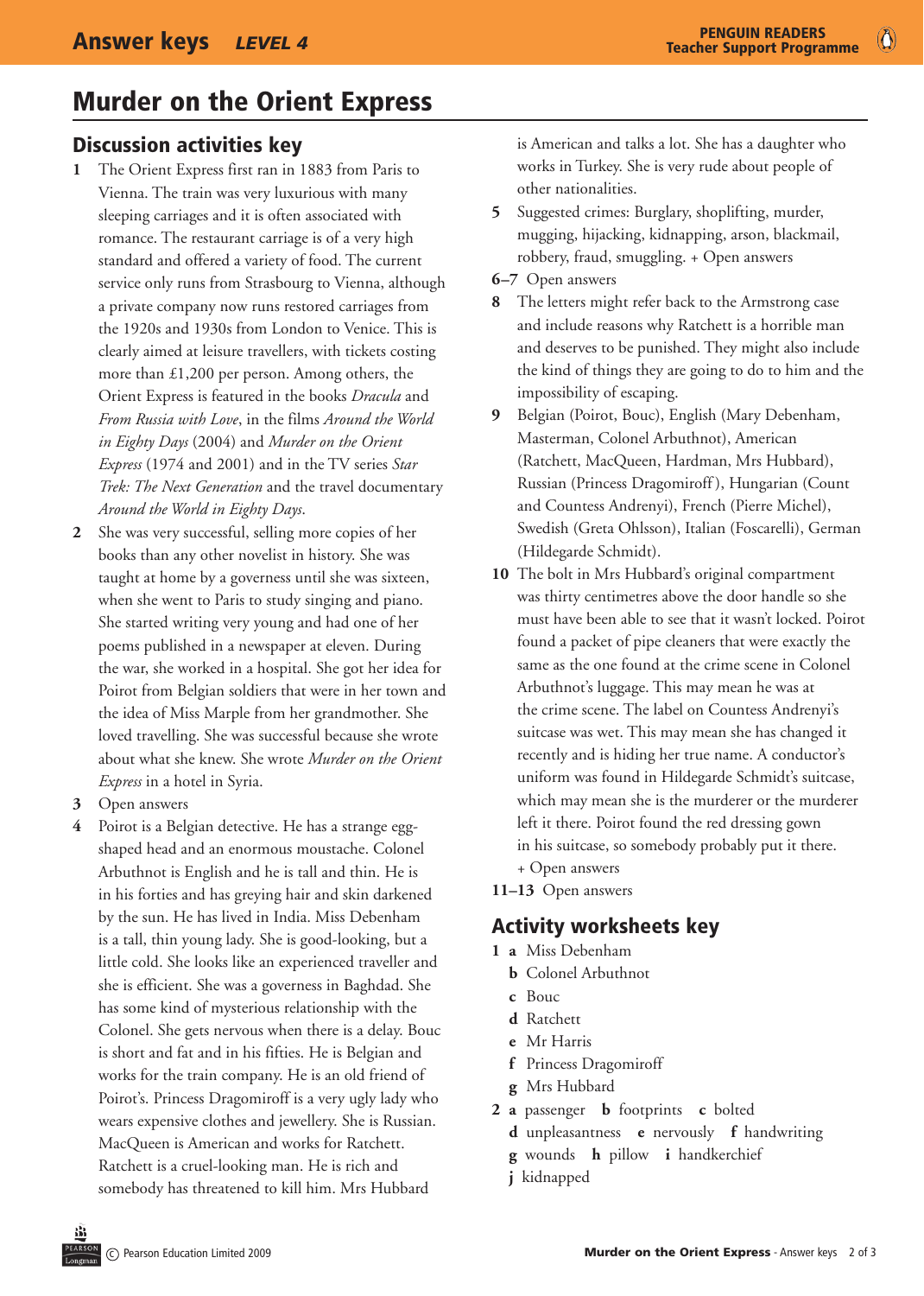## Murder on the Orient Express

**3 a** The conductor.

- **b** A Chinese-style picture.
- **c** Because she wanted her maid.
- **d** He was angry.
- **e** Medicine to help him sleep.
- **f** The murderer/A man.
- **g** Under her pillow.
- **h** A small metal button.
- **i** Because her sponge back was hanging on the door.
- **j** To get some aspirin.
- **4 a** 7 **b** 3 **c** 7 **d** 7 **e** 3 **f** 3 **g** 7 **h** 7
	- $i \times j \vee j$
- **5 a** pleasure > business
	- **b** children > criminals
	- **c** tall > small
	- **d** a British > an American
	- **e** guns > knives
	- **f** secretary > governess
	- **g** cheap > expensive
- **6 a** clue **b** disproved **c** forwards **d** crowd
	- **e** sharp **f** willingly **g** curled **h** refused
	- **i** temper **j** tidily
- **7 a** hands **b** pyjamas **c** ink **d** burnt **e** niece **f** cheerful **g** stare **h** shook
- **8 a** 4 **b** 2 **c** 6 **d** 1 **e** 8 **f** 5 **g** 3 **h** 7

### Progress test key

- **1 a** 3 **b** 7 **c** 3 **d** 3 **e** 7 **f** 7 **g** 3 **h** 7
- $i \vee j \vee j$
- **2 a** 3 **b** 10 **c** 1 **d** 9 **e** 5 **f** 4 **g** 8 **h** 6
- $i \ 2 \ i \ 7$
- **3 a** Mrs Armstrong
	- **b** Poirot
	- **c** Mrs Hubbard
	- **d** Pierre Michel
	- **e** Hildegarde Schmidt
	- **f** Ratchett
	- **g** Princess Dragomiroff
	- **h** Miss Debenham
	- **i** Colonel Arbuthnot
	- **j** Countess Andrenyi
- **4 a** full **b** face **c** passports **d** pyjamas
	- **e** the conductor **f** lying **g** a hat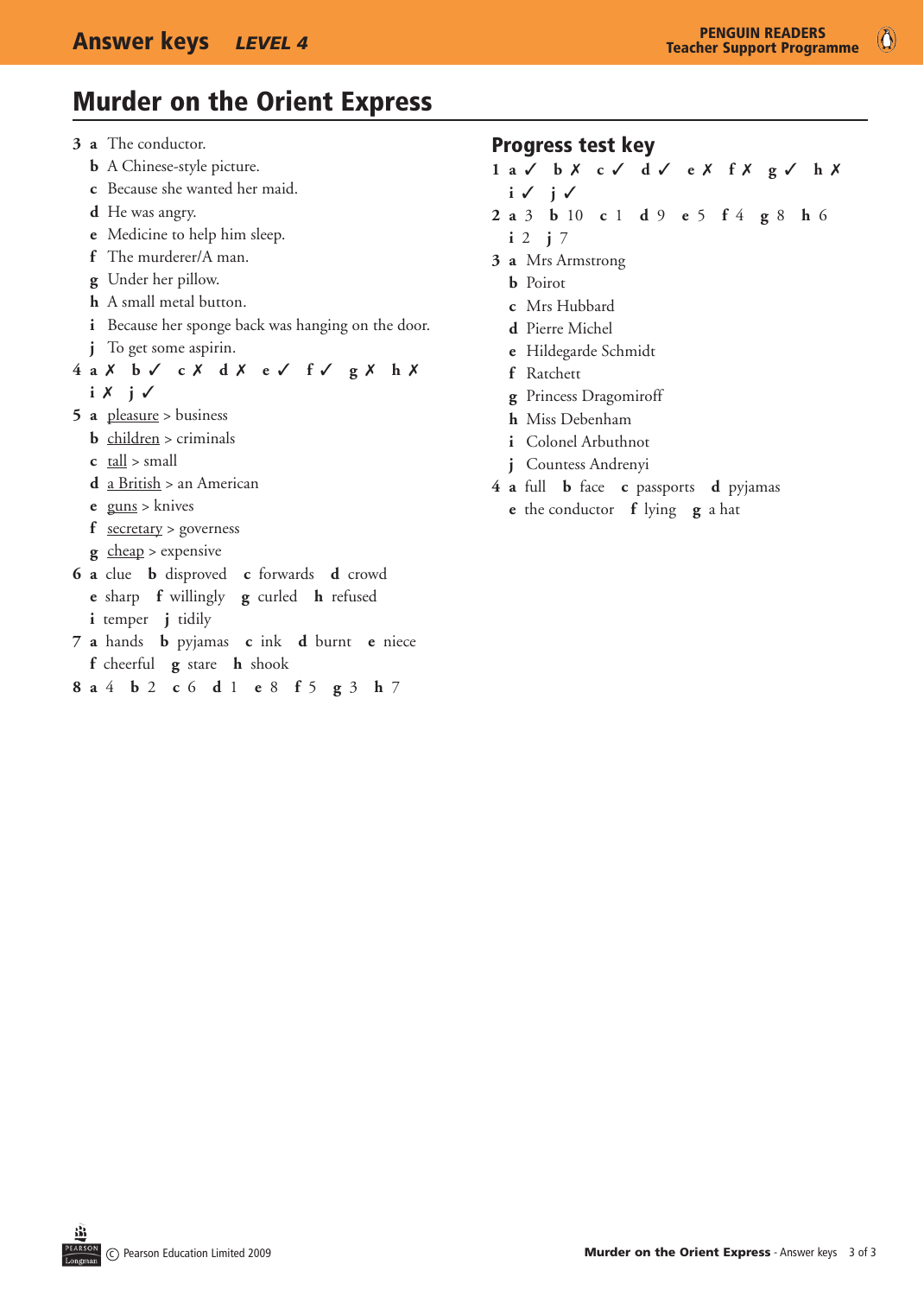## **Murder on the Orient Express** The Controller on the Orient Express The Controller Photocopiable

- **g** Princess Dragomiroff was very sad that  $R$ atchett had been killed.
- **h** Princess Dragomiroff said that she often saw Linda Arden's youngest daughter.  $\Box$
- **i** Count and Countess Andrenyi arrived at the restaurant carriage together.  $\Box$
- **j** Countess Andrenyi said she had only been married for a year.

#### Chapter 5

- **5 Underline the wrong word and put the right one.**
	- **a** Mr Hardman first said he was travelling for pleasure. ………………
	- **b** Mr Hardman had been to Istanbul to look for a couple of children. ………………
	- **c** Mr Ratchett said the person who was threatening him was tall and dark.

………………

- **d** Foscarelli was Italian but he had become a British citizen. ………………
- **e** Bouc said that Italians loved using guns. …………………
- **f** Miss Debenham said she had been working as a secretary in Baghdad. ………………
- **g** Hildegarde said the handkerchief was very cheap. ………………

### Chapter 6

- **6 Finish the sentences with the right word.** disproved sharp crowd willingly forwards tidily curled temper refused clue
	- **a** Poirot thinks that the murderer possibly left the watch as a false ……………… .
	- **b** Hardman's evidence could easily be ……………… by a call to New York.
	- **c** Mrs Hubbard fell ……………… and dropped into Bouc's arms.
	- **d** There was a ……………… of people outside Mrs Hubbard's compartment.
	- **e** The knife was ……………… and covered in blood.
	- **f** When Poirot asked Mrs Hubbard for permission to search her luggage, she agreed …………………
	- **g** Countess Andrenyi was ……………… up in a chair when Poirot arrived.
- **h** Miss Debenham ……………… to explain the words she had said to Colonel Arbuthnot.
- *i* For the first time, Miss Debenham showed signs of losing her ……………… .
- *i* The red dressing gown was ……………… placed in Poirot's suitcase.

### Chapter 7

#### **7 Find words in Chapter 7.**

- **a** The parts of a watch that move to show us the time. (p. 52) ………………
- **b** A type of clothes that you wear in bed. (p. 53) …………………
- **c** Something you find inside a pen. (p. 53) ………………
- **d** An adjective to describe what something is like after a fire. (p. 54) ………………
- **e** The daughter of your brother or sister. (p. 56) ………………
- **f** An adjective to describe somebody who is usually happy. (p. 57) ………………
- **g** A long look at somebody or something. (p. 58) ………………
- **h** Moved his head from side to side. (p. 59) …………………

### Chapter 8

#### **8 What's first? Number the sentences 1–8.**

- **a** Greta Ohlsson admits that she was Daisy Armstrong's nurse.
- **b** Miss Debenham explains why she lied about her job with the Armstrongs.  $\Box$
- **c** Poirot explains his first solution about a man who got on the train dressed as a  $\Box$  conductor.
- **d** Poirot shows Colonel Arbuthnot the pipe cleaner and asks him if he murdered  $R$ atchett.  $\Box$
- **e** Poirot decides to tell the police about his first solution.  $\Box$
- **f** Poirot explains to all the passengers that that he can think of two possible solutions to the crime.
- **g** Poirot tells Foscarelli that he knows he drove cars for the Armstrong family.  $\Box$
- **h** Poirot explains his second solution about twelve people being responsible for Ratchett's death.  $\Box$